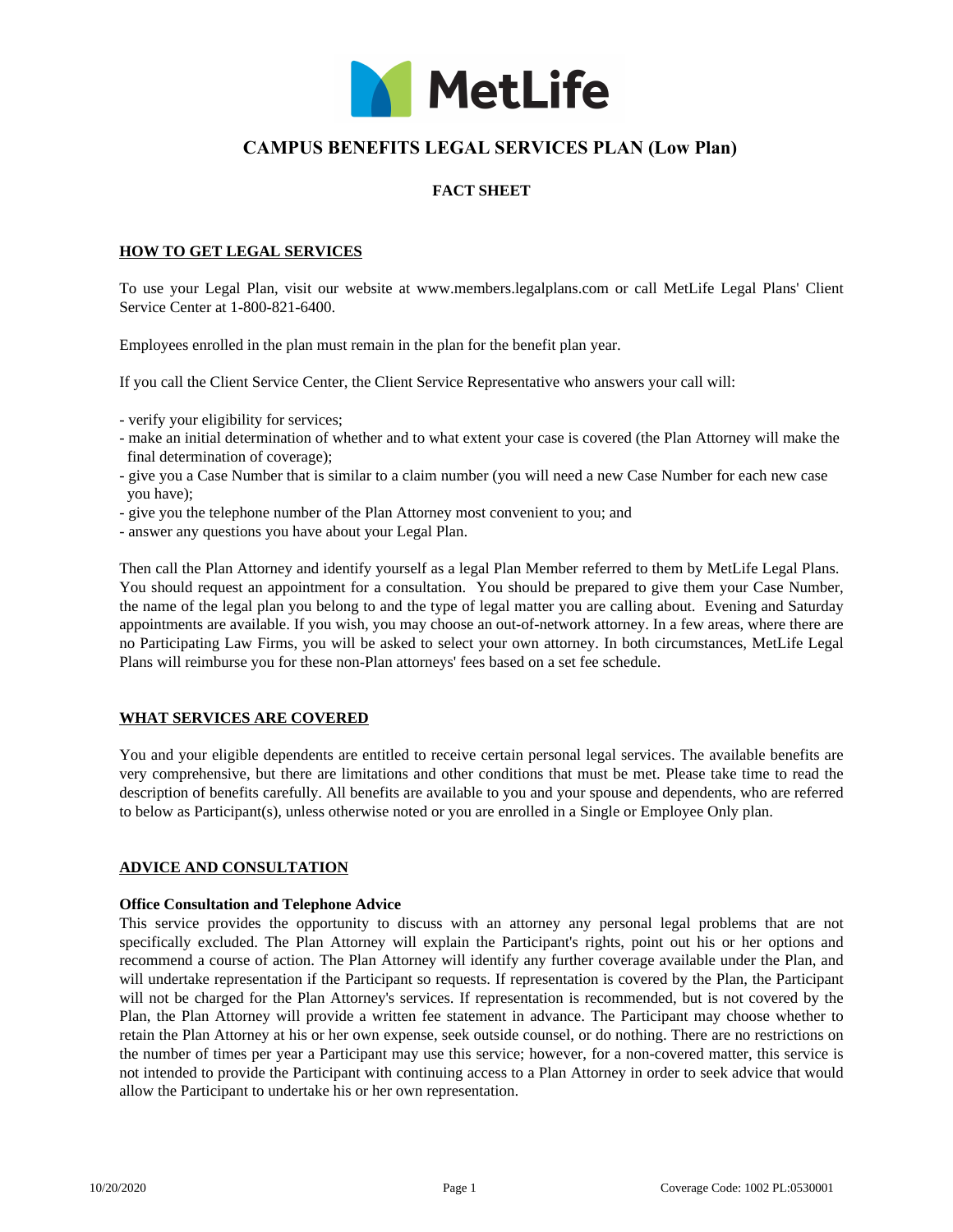# **CONSUMER PROTECTION**

#### **Consumer Protection Matters**

This service covers the Participant as a plaintiff, for representation, including trial, in disputes over consumer goods and services where the amount being contested exceeds the small claims court limit in that jurisdiction and is documented in writing. This service does not include disputes over real estate, construction, insurance or collection activities after a judgment.

### **Personal Property Protection**

This service covers counseling the Participant over the phone or in the office on any personal property issue such as consumer credit reports, contracts for the purchase of personal property, consumer credit agreements or installment sales agreements. Counseling on pursuing or defending small claims actions is also included. The service also includes reviewing any personal legal documents and preparing promissory notes, affidavits and demand letters.

#### **Small Claims Assistance**

This service covers counseling the Participant on prosecuting a small claims action; helping the Participant prepare documents; advising the Participant on evidence, documentation and witnesses; and preparing the Participant for trial. The service does not include the Plan Attorney's attendance or representation at the small claims trial, collection activities after a judgment or any services relating to post-judgment actions.

### **DEBT MATTERS**

#### **Debt Collection Defense**

This service provides Participants with an attorney's services for negotiation with creditors for a repayment schedule and to limit creditor harassment, and representation in defense of any action for personal debt collection, tax agency debt collection, foreclosure, repossession or garnishment, up to and including trial if necessary. It includes a motion to vacate a default judgment. It does not include counter, cross or third party claims; bankruptcy; any action arising out of family law matters, including support and post-decree issues; or any matter where the creditor is affiliated with the Sponsor or Employer.

#### **Identity Theft Defense**

This service provides the Participant with consultations with an attorney regarding potential creditor actions resulting from identity theft and attorney services as needed to contact creditors, credit bureaus and financial institutions. It also provides defense services for specific creditor actions over disputed accounts. The defense services include limiting creditor harassment and representation in defense of any action that arises out of the identity theft such as foreclosure, repossession or garnishment, up to and including trial if necessary. The service also provides the Participant with online help and information about identity theft and prevention. It does not include counter, cross or third party claims; bankruptcy; any action arising out of family law matters, including support and post-decree issues; or any matter where the creditor is affiliated with the Sponsor or Employer.

### **DEFENSE OF CIVIL LAWSUITS**

#### **Administrative Hearing Representation**

This service covers Participants in defense of civil proceedings before a municipal, county, state or federal administrative board, agency or commission. It includes the hearing before an administrative board or agency over an adverse governmental action. It does not apply where services are available or are being provided by virtue of an insurance policy. It does not include family law matters, post judgment matters or litigation of a job-related incident.

#### **Incompetency Defense**

This service covers the Participant in the defense of any incompetency action, including court hearings when there is a proceeding to find the Participant incompetent.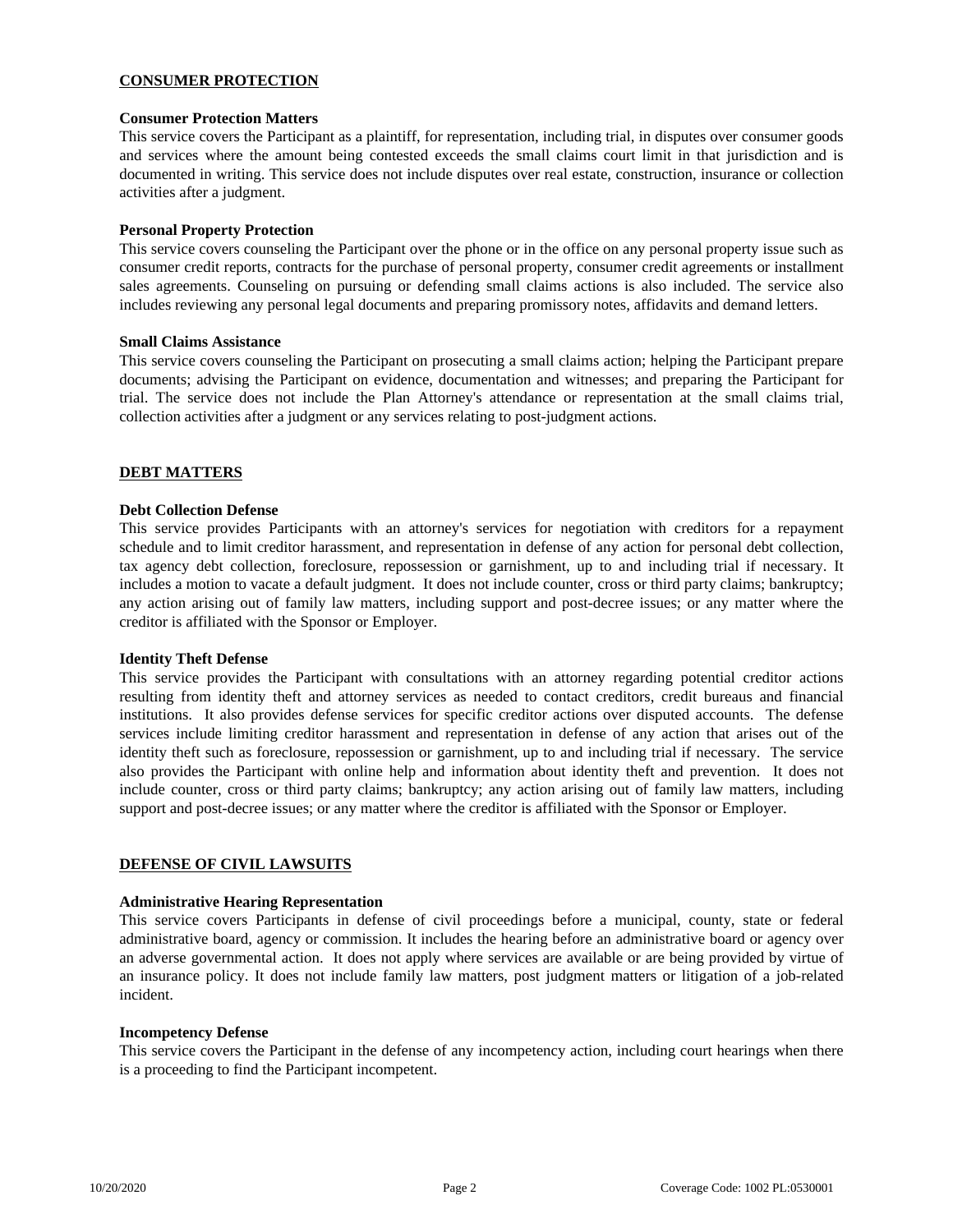# **DOCUMENT PREPARATION**

# **Affidavits**

This service covers preparation of any affidavit in which the Participant is the person making the statement.

### **Deeds**

This service covers the preparation of any deed for which the Participant is either the grantor or grantee.

### **Demand Letters**

This service covers the preparation of letters that demand money, property or some other property interest of the Participant, except an interest that is an excluded service. It also covers mailing them to the addressee and forwarding and explaining any response to the Participant. Negotiations and representation in litigation are not included.

### **Document Review**

This service covers the review of any personal legal document of the Participant, such as letters, leases or purchase agreements.

#### **Elder Law Matters**

This service covers counseling the Participant over the phone or in the office on any personal issues relating to the Participant's parents as they affect the Participant. The service includes reviewing documents of the parents to advise the Participant of the effect on the Participant. The documents include Medicare or Medicaid materials, prescription plans, leases, nursing home agreements, powers of attorney, living wills and wills. The service also includes preparing deeds involving the parents when the Participant is either the grantor or grantee; and preparing promissory notes involving the parents when the Participant is the payor or payee.

### **Mortgages**

This service covers the preparation of any mortgage or deed of trust for which the Participant is the mortgagor. This service does not include documents pertaining to business, commercial or rental property.

#### **Promissory Notes**

This service covers the preparation of any promissory note for which the Participant is the payor or payee.

# **FAMILY LAW**

# **Guardianship or Conservatorship (Contested and Uncontested)**

This service covers establishing a guardianship or conservatorship over a person and his or her estate when the Plan Member or spouse is being appointed as guardian or conservator. It includes obtaining a permanent and/or temporary guardianship or conservatorship, gathering any necessary medical evidence, preparing the paperwork, attending the hearing and preparing the initial accounting. This service does not include representation of the person over whom guardianship or conservatorship is sought, any annual accountings after the initial accounting, or terminating the guardianship or conservatorship once it has been established.

#### **Name Change**

This service covers the Participant for all necessary pleadings and court hearings for a legal name change.

# **Protection from Domestic Violence**

This service covers the Plan Member only, not the spouse or dependents, as the victim of domestic violence. It provides the Plan Member with representation to obtain a protective order, including all required paperwork and attendance at all court appearances. The service does not include representation in suits for damages, defense of any action, or representation for the offender.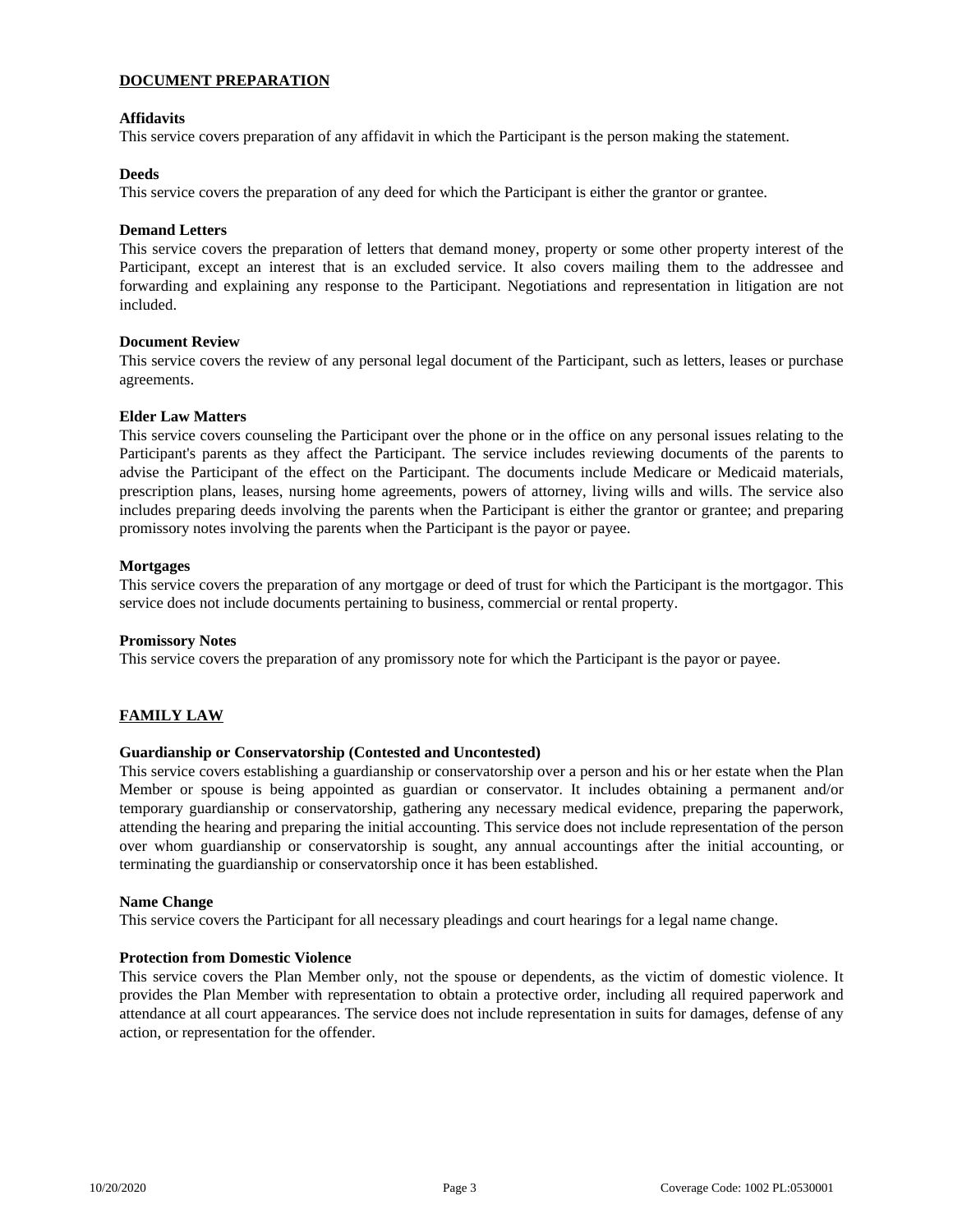# **PERSONAL INJURY**

#### **Personal Injury (25% Network Maximum)**

Subject to applicable law and court rules, Plan Attorneys will handle personal injury matters (where the Participant is the plaintiff) at a maximum fee of 25% of the gross award. It is the Participant's responsibility to pay this fee and all costs.

### **REAL ESTATE MATTERS**

#### **Eviction and Tenant Problems (Primary Residence - Tenant Only)**

This service covers the Participant as a tenant for matters involving leases, security deposits or disputes with a residential landlord. The service includes eviction defense, up to and including trial. It does not include representation in disputes with other tenants or as a plaintiff in a lawsuit against the landlord, including an action for return of a security deposit.

#### **Security Deposit Assistance (Primary Residence - Tenant only)**

This service covers counseling the Participant as a tenant in recovering a security deposit from the Participant's residential landlord for the Participant's primary residence; reviewing the lease and other relevant documents; and preparing a demand letter to the landlord for the return of the deposit. It also covers assisting the Participant in prosecuting a small claims action; helping prepare documents; advising on evidence, documentation and witnesses; and preparing the Participant for the small claims trial. This service does not include the Plan Attorney's attendance or representation at the small claims trial, collection activities after a judgment or any services relating to post-judgment actions.

#### **TRAFFIC AND CRIMINAL MATTERS**

#### **Restoration of Driving Privileges**

This service covers the Participant with representation in proceedings to restore the Participant's driving license.

#### **Traffic Ticket Defense (No DUI)**

This service covers representation of the Participant in defense of any traffic ticket including traffic misdemeanor offenses, except driving under influence or vehicular homicide, including court hearings, negotiation with the prosecutor and trial.

#### **WILL AND ESTATE MATTERS**

#### **Living Wills**

This service covers the preparation of a living will for the Participant.

#### **Powers of Attorney**

This service covers the preparation of any power of attorney when the Participant is granting the power.

#### **Probate (10% Network Discount)**

Subject to applicable law and court rules, Plan Attorneys will handle probate matters at a fee 10% less than the Plan Attorney's normal fee. It is the Participant's responsibility to pay this reduced fee and all costs.

### **Wills and Codicils**

This service covers the preparation of a simple or complex will for the Participant. The creation of any testamentary trust is covered. The benefit includes the preparation of codicils and will amendments. It does not include tax planning.